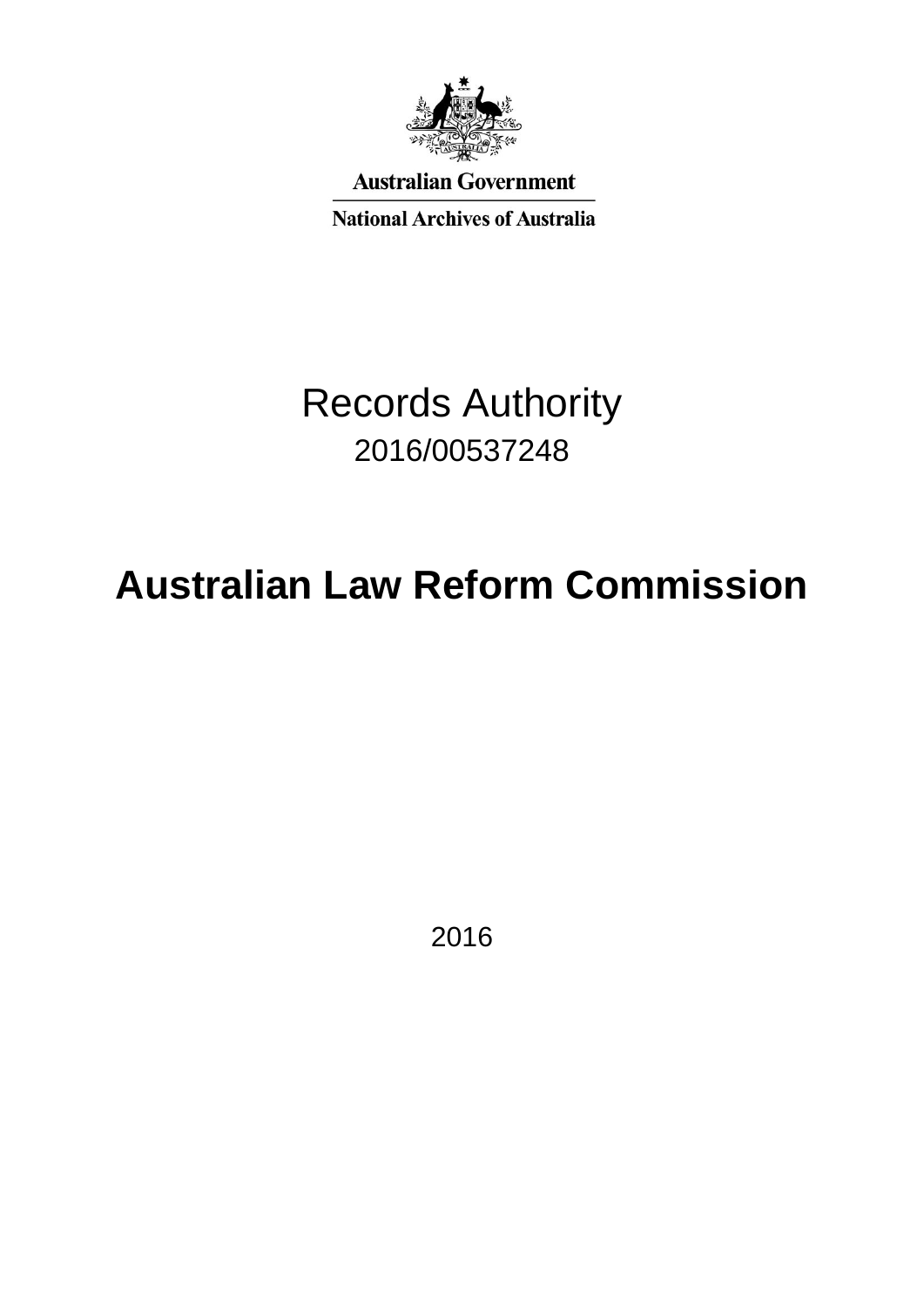

© Commonwealth of Australia (National Archives of Australia) 2016

### **Copyright**

This product, excluding the National Archives of Australia logo, Commonwealth Coat of Arms or registered trademark, has been licensed under a Creative Commons Attribution-Non-Commercial (CC-BY-NC) Version 4.0 International Licence. You may share, copy, redistribute, remix, transform and build upon this work for noncommercial purposes only. However, you must attribute the National Archives of Australia as the copyright holder of the original work, include the attribution as set out below and indicate if changes were made. The full terms and conditions of this licence are available at [www.creativecommons.org](http://www.creativecommons.org/)

#### **Attribution**

This records authority is licenced by the Commonwealth of Australia (National Archives of Australia) under a Creative Commons Attribution-Non-Commercial (CC-BY-NC) Version 4.0 International Licence. The original version can be found [on our website.](http://www.naa.gov.au/)

#### **Accessibility**

This is an accurate reproduction of the authorised records authority content, created for accessibility purposes.

#### **Contact Us**

Enquiries relating to copyright or accessibility should be emailed to [recordkeeping@naa.gov.au](mailto:recordkeeping@naa.gov.au)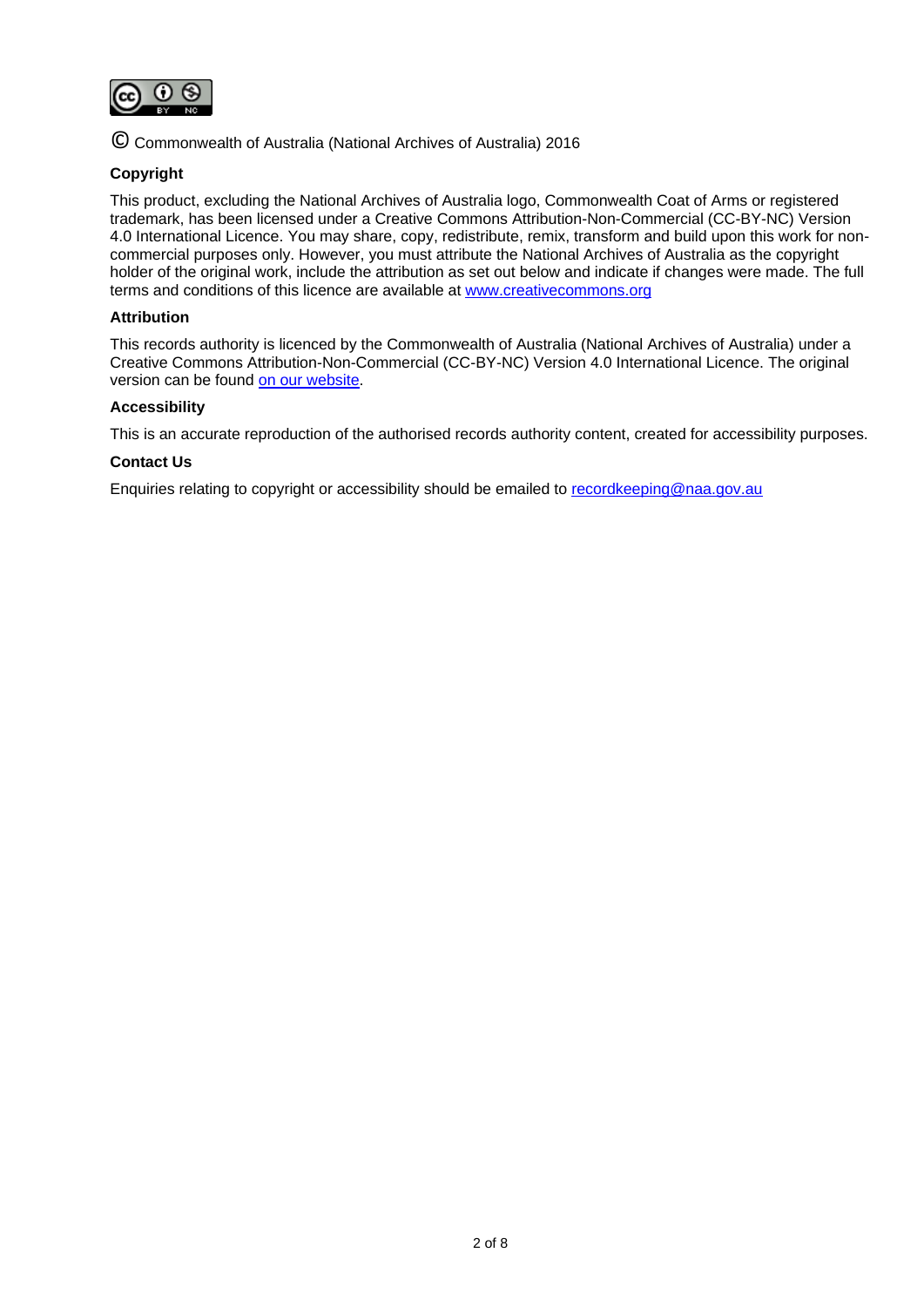# **CONTENTS**

| 5 |
|---|
| 6 |
|   |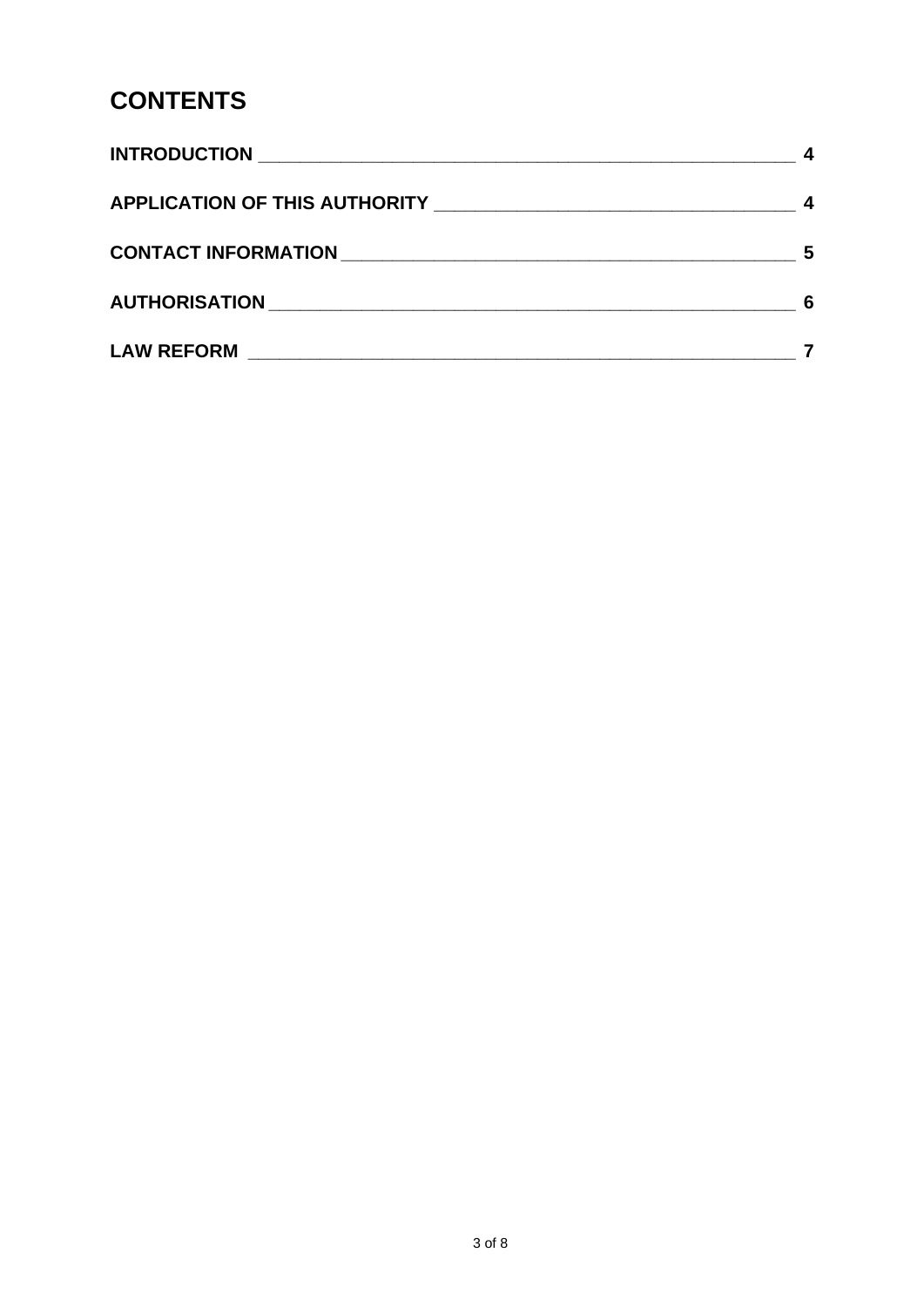### <span id="page-3-0"></span>**INTRODUCTION**

The Australian Law Reform Commission (ALRC) and the National Archives of Australia have developed this records authority to set out the requirements for keeping or destroying records for the core business area of Law Reform. It represents a significant commitment on behalf of the ALRC to understand, create and manage the records of its activities.

This authority is based on the identification and analysis of the business of the ALRC. It takes into account the agency's legal and organisational records management requirements, and the interests of stakeholders, the agency and the National Archives.

The authority sets out those records that need to be retained as national archives and specifies the minimum length of time that temporary records need to be kept. This authority gives the ALRC permission under the *Archives Act 1983*, for the destruction of the temporary records described after the minimum retention period has expired. Retention periods for these temporary records are based on: an assessment of business needs; broader organisational accountability requirements; and community expectations, and are approved by the National Archives on the basis of information provided by the agency.

As changes in circumstances may affect future records management requirements, the periodic review of this authority is recommended. All amendments must be approved by the National Archives.

# <span id="page-3-1"></span>**APPLICATION OF THIS AUTHORITY**

- 1. This authority supersedes records authority (RA) 2001/00000628. The superseded records authority cannot be used by the ALRC to sentence records after the date of issue of this authority.
- 2. This authority is to be used to determine how long records must be kept. Records are matched to the relevant core business and records class in the authority.
	- Where the minimum retention period has expired and the records are not needed for agency business they should be destroyed as authorised in this authority;
	- Records that have not reached the minimum retention period must be kept until they do; and
	- Records that are identified as 'retain as national archives' are to be transferred to the National Archives for preservation.
- 3. This authority should be used in conjunction with general records authorities such as:
	- the Administrative Functions Disposal Authority (AFDA) and/or AFDA Express issued by the National Archives to cover business processes and records common to Australian Government agencies; and
	- General Records Authority (31) Destruction of source or original records after digitisation, conversion or migration (2015)
- 4. The normal administrative practice (NAP) provision of the *Archives Act 1983* gives agencies permission to destroy certain records without formal authorisation. This usually occurs where records are duplicated, facilitative or for short-term use only. NAP does not replace arrangements agreed to in this authority but can be used as a tool to assist in identifying records for destruction together with an agency's records authority or authorities, and with AFDA and AFDA Express. The National Archives recommends that agencies develop and implement a NAP policy. Advice and guidance on destroying records as a normal administrative practice and on how to develop an agency NAP policy is available from the National Archives' website at [www.naa.gov.au](http://www.naa.gov.au/)
- 5. Records that are reasonably likely to be needed as evidence in a current or future judicial proceeding or are subject to a request for access under the *Archives Act 1983*, the *Freedom of Information Act 1982* or any other relevant act must not be destroyed until the action has been completed.
- 6. Records subject to a disposal freeze must not be destroyed until the freeze has been lifted. Further information about disposal freezes and whether they affect the application of this authority is available from the National Archives website at [www.naa.gov.au](http://www.naa.gov.au/)
- 7. Where the method of recording information changes (for example from a manual system to an electronic system, or when information is migrated from one system to a new system) this authority can still be applied, providing the records document the same core business. The information must be accessible for the period of time prescribed in this authority. The ALRC will need to maintain continuing access to the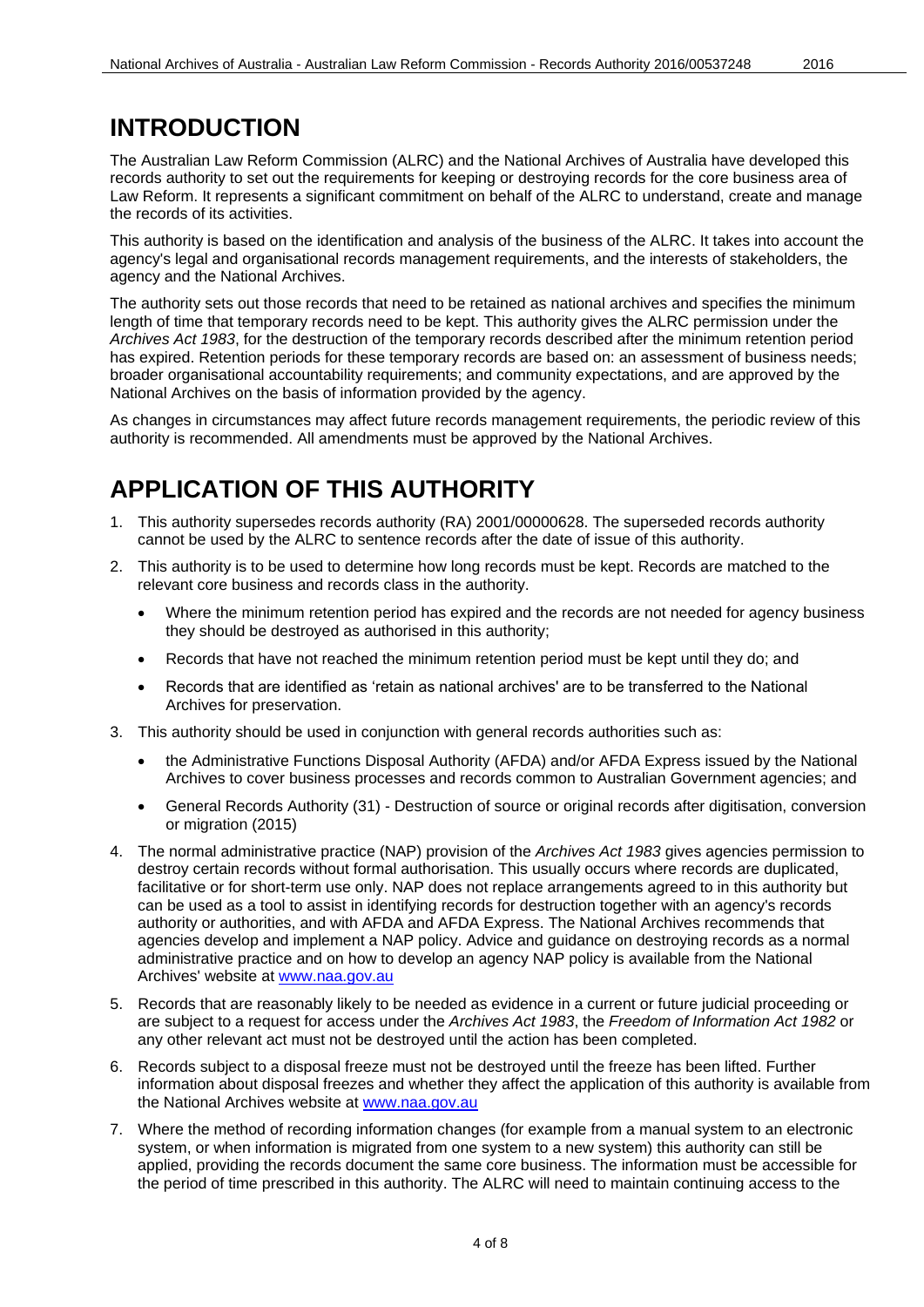information, including digital information, for the periods prescribed in this records authority or until the information is transferred into the custody of the National Archives.

- 8. In general, retention requirements indicate a minimum period for retention. The ALRC may extend minimum retention periods if it considers that there is an administrative need to do so, without further reference to the National Archives. Where the ALRC believes that its accountability will be substantially compromised because a retention period or periods are not adequate, it should contact the National Archives for review of the retention period.
- 9. Records coming within 'retain as national archives' classes in this authority have been determined to be part of the archival resources of the Commonwealth under section 3C of the *Archives Act 1983*. The determination of Commonwealth records as archival resources of the Commonwealth obliges agencies to transfer the records to the National Archives when they cease to be current and, in any event, within 15 years of the records coming into existence, under section 27 of the *Archives Act 1983*.
- 10. Records in the care of agencies should be appropriately stored, managed and preserved. Agencies need to meet this obligation to ensure that the records remain authentic and accessible over time. Under Section 31 of the *Archives Act 1983*, access arrangements are required for records that become available for public access including those records that remain in agency custody.
- 11. Appropriate arrangements should be made with the National Archives when records are to be transferred into custody. The National Archives accepts for transfer only those records designated as 'national archives'. Records created digitally after 1 January 2016 can be transferred in digital formats only.
- 12. Advice on how to use this authority is available from the ALRC records manager. If there are problems with the application of the authority that cannot be resolved, please contact the National Archives.

### <span id="page-4-0"></span>**CONTACT INFORMATION**

For assistance with this authority or for advice on other records management matters, please contact National Archives' Agency Service Centre.

Queen Victoria Terrace Parkes ACT 2600 PO Box 7425 **Email:** [recordkeeping@naa.gov.au](mailto:recordkeeping@naa.gov.au) **Email: Email:** recordkeeping@naa.gov.au Canberra Business Centre ACT 2610 Website: [www.naa.gov.au](http://www.naa.gov.au/)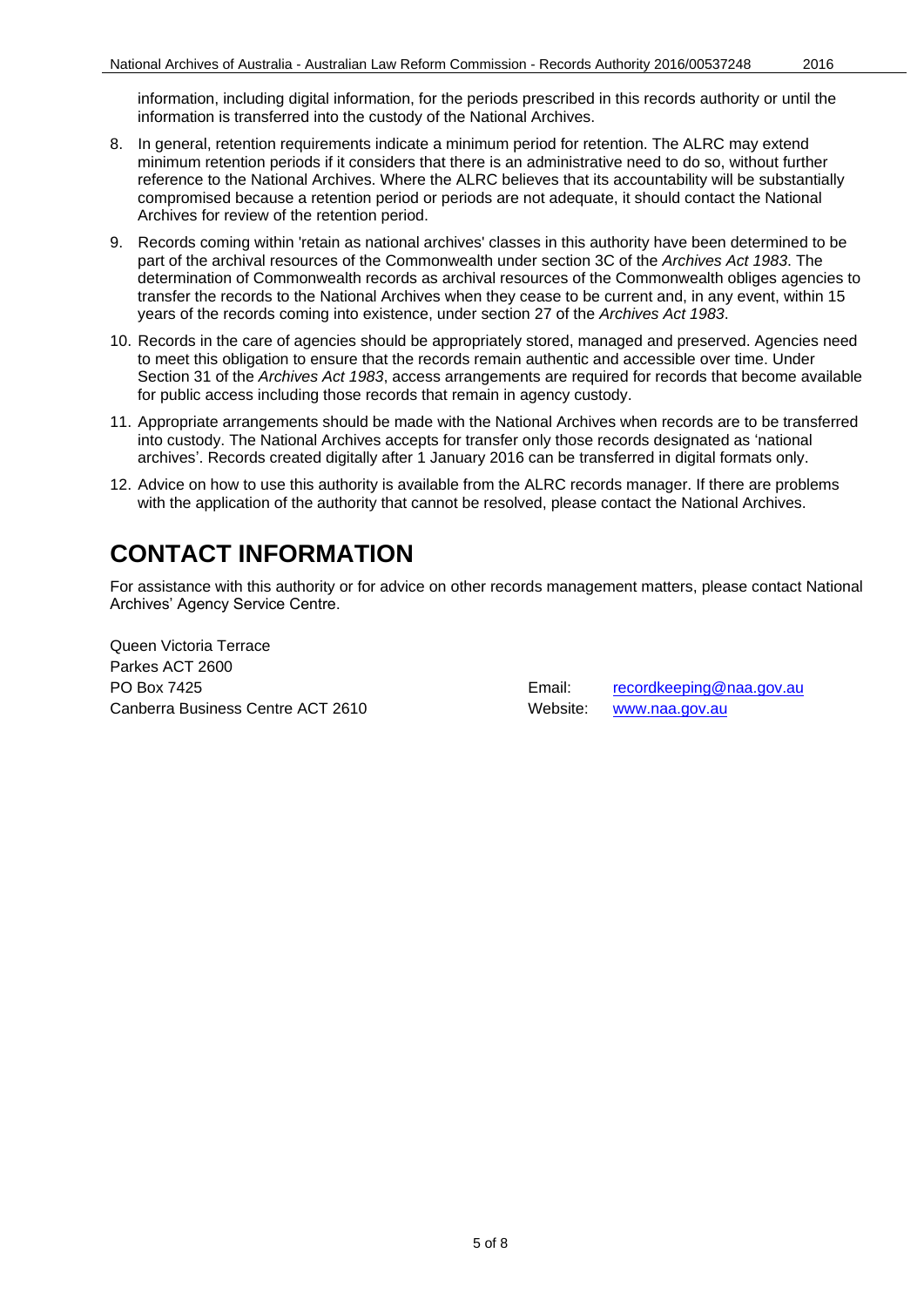### <span id="page-5-0"></span>**RECORDS AUTHORITY 2016/00537248**

| Person to whom notice of<br>authorisation is given: | <b>Professor Rosalind Croucher AM</b><br>President, Australian Law Reform Commission<br>Level 40, MLC Tower<br>19 Martin Place |
|-----------------------------------------------------|--------------------------------------------------------------------------------------------------------------------------------|
|                                                     | Sydney NSW 2000                                                                                                                |

| <b>Purpose:</b>     | Authorises arrangements for the disposal of records in accordance with<br>Section 24(2)(b) of the Archives Act 1983                                                                             |  |
|---------------------|-------------------------------------------------------------------------------------------------------------------------------------------------------------------------------------------------|--|
|                     | Determines records classed as 'Retain as national archives' in this<br>Records Authority to be part of the archival resources of the<br>Commonwealth under section 3C of the Archives Act 1983. |  |
|                     |                                                                                                                                                                                                 |  |
| <b>Application:</b> | All core business records relating to Law Reform.                                                                                                                                               |  |
|                     |                                                                                                                                                                                                 |  |
|                     |                                                                                                                                                                                                 |  |
|                     |                                                                                                                                                                                                 |  |

This authority gives permission for the destruction, retention or transfer to the National Archives of Australia of the records described. This authority will apply only with the consent of the agency currently responsible for the business documented in the records described.

Authorising Officer **Contract Contract Contract Contract Contract Contract Contract Contract Contract Contract Contract Contract Contract Contract Contract Contract Contract Contract Contract Contract Contract Contract Con** 

Anne Lyons Assistant Director-General National Archives of Australia

23 September 2016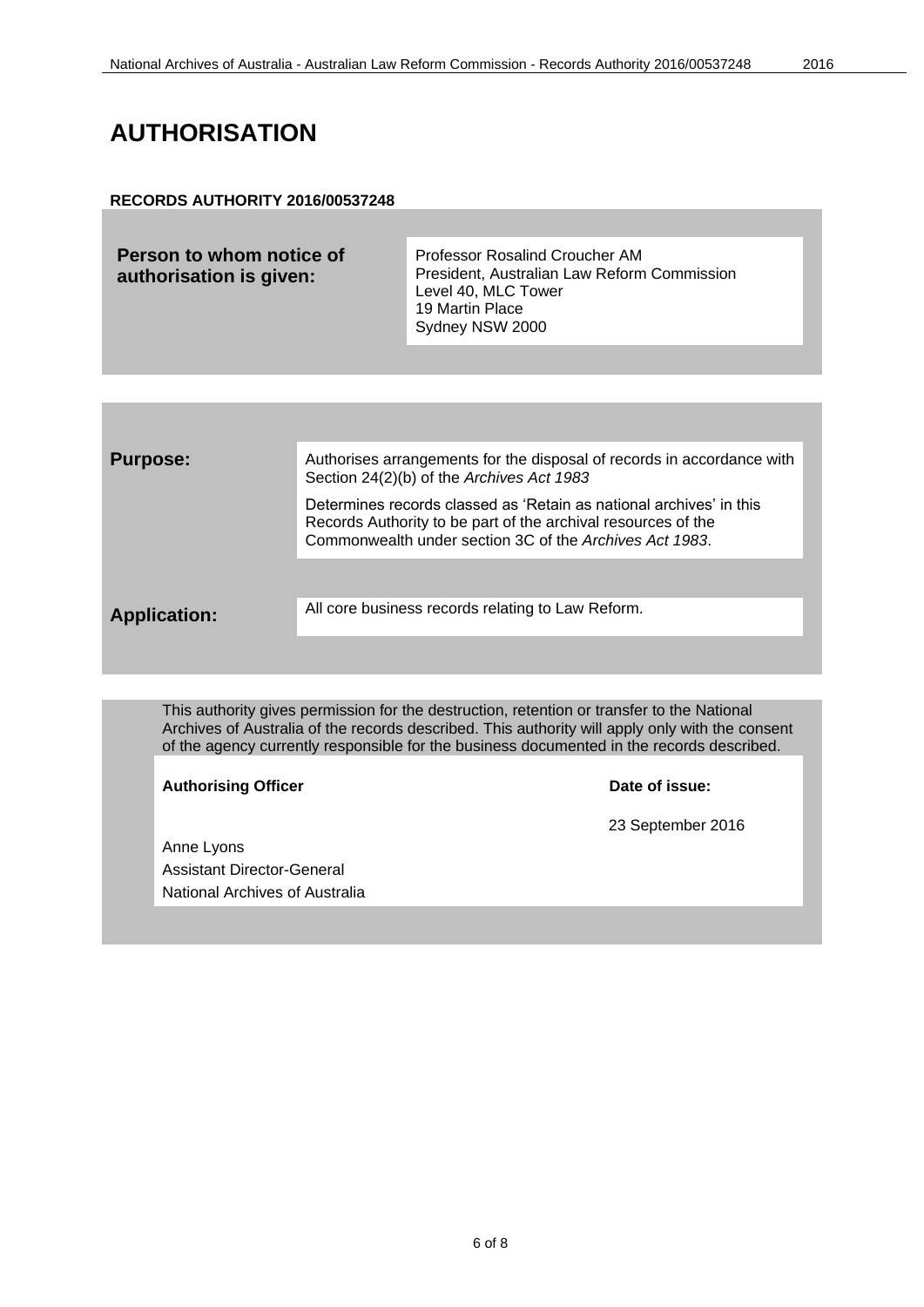# <span id="page-6-0"></span>**LAW REFORM**

The function of conducting a law reform program in response to inquiries given to the agency by the Attorney-General. Includes conducting research and consultation through a team on each inquiry to determine the need for reform and to develop law reform recommendations.

The function includes such core law reform related activities as:

- developing proposals for new inquiries;
- conducting research into the area of law under review;
- conducting consultations with stakeholders;
- establishing and conducting meetings with advisory committees;
- receiving and responding to formal advice and submissions from stakeholders;
- developing recommendations for reform of laws;
- producing reports to Government outlining recommendations for the reform of laws;
- monitoring the implementation of recommendations; and
- providing submissions to external inquiries which relate to past or current ALRC inquiries.

The performance of this function is supported by routine administrative tasks such as:

- developing policies for conducting inquiries;
- project management;
- management of committees and meetings;
- receiving and responding to informal advice and enquiries from stakeholders; and
- liaising with other law reform bodies.

*Cross references to AFDA Express Records Authority*

*For the establishment of the agency use ESTABLISHMENT*

*For the management of agency personnel, use PERSONNEL*

*For video and audio production of a promotional event, use PUBLICATION.*

*For production of publications relating to an inquiry, such as consultation papers and final reports, use PUBLICATIONS.*

*For speeches by ALRC staff, use COMMUNITY RELATIONS.*

*For contracts with consultants undertaking research, use PROCUREMENT.*

*Cross references to other records authorities* 

*For governing bodies and ministerial councils, use GOVERNING BODIES.*

| <b>Class no</b> | <b>Description of records</b>                                                                                               | <b>Disposal action</b> |
|-----------------|-----------------------------------------------------------------------------------------------------------------------------|------------------------|
| 62223           | Records documenting:                                                                                                        | Retain as national     |
|                 | development of a new inquiry, including formalised Terms of<br>Reference:                                                   | archives.              |
|                 | formal advice and submissions from stakeholders;<br>$\bullet$                                                               |                        |
|                 | proceedings of consultations with stakeholders and advisory<br>$\bullet$<br>committee meetings;                             |                        |
|                 | empirical research undertaken as part of the inquiry;<br>٠                                                                  |                        |
|                 | production of briefing papers and other formal papers for limited<br>$\bullet$<br>distribution which are not published; and |                        |
|                 | submissions to external inquiries, relating to past or current<br>٠                                                         |                        |